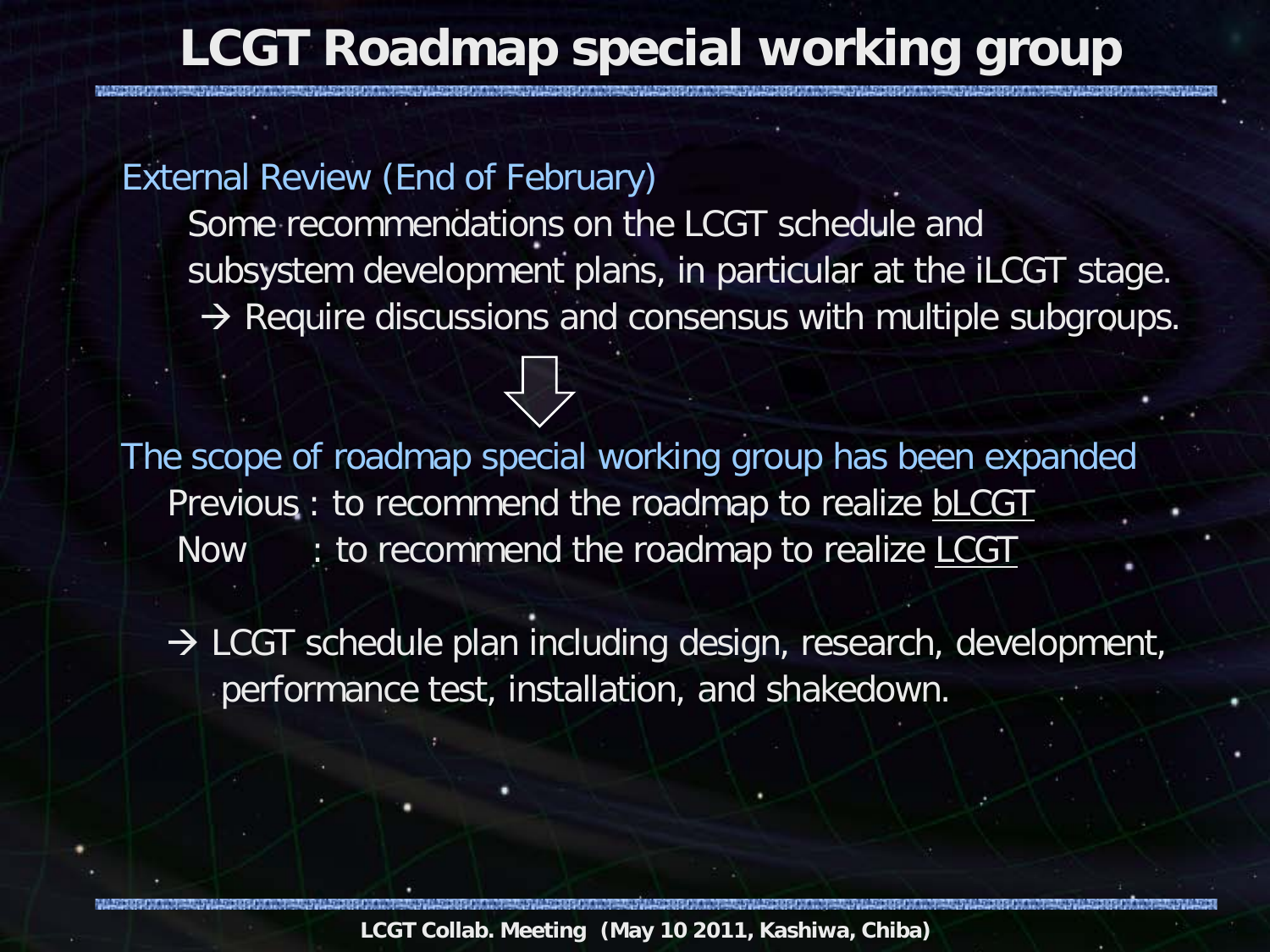## **Previous Master Schedule**

・3 Major stages iLCGT (2010.6 - 2014.9) Stable operation on large-scale IFO  $\rightarrow$  3km FPM interferometer at room temperature, with simplified vibration isolation system ~1 month (TBD) observation run bLCGT (2014.10 – 2017.3) Observation run with final configuration  $\rightarrow$  RSE, upgraded VIS, cryogenic operation OBS (2017.4 -) Long-term observation and detector tuning Draft for discussion



**LCGT Roadmap**会議 **(April 11 2011)**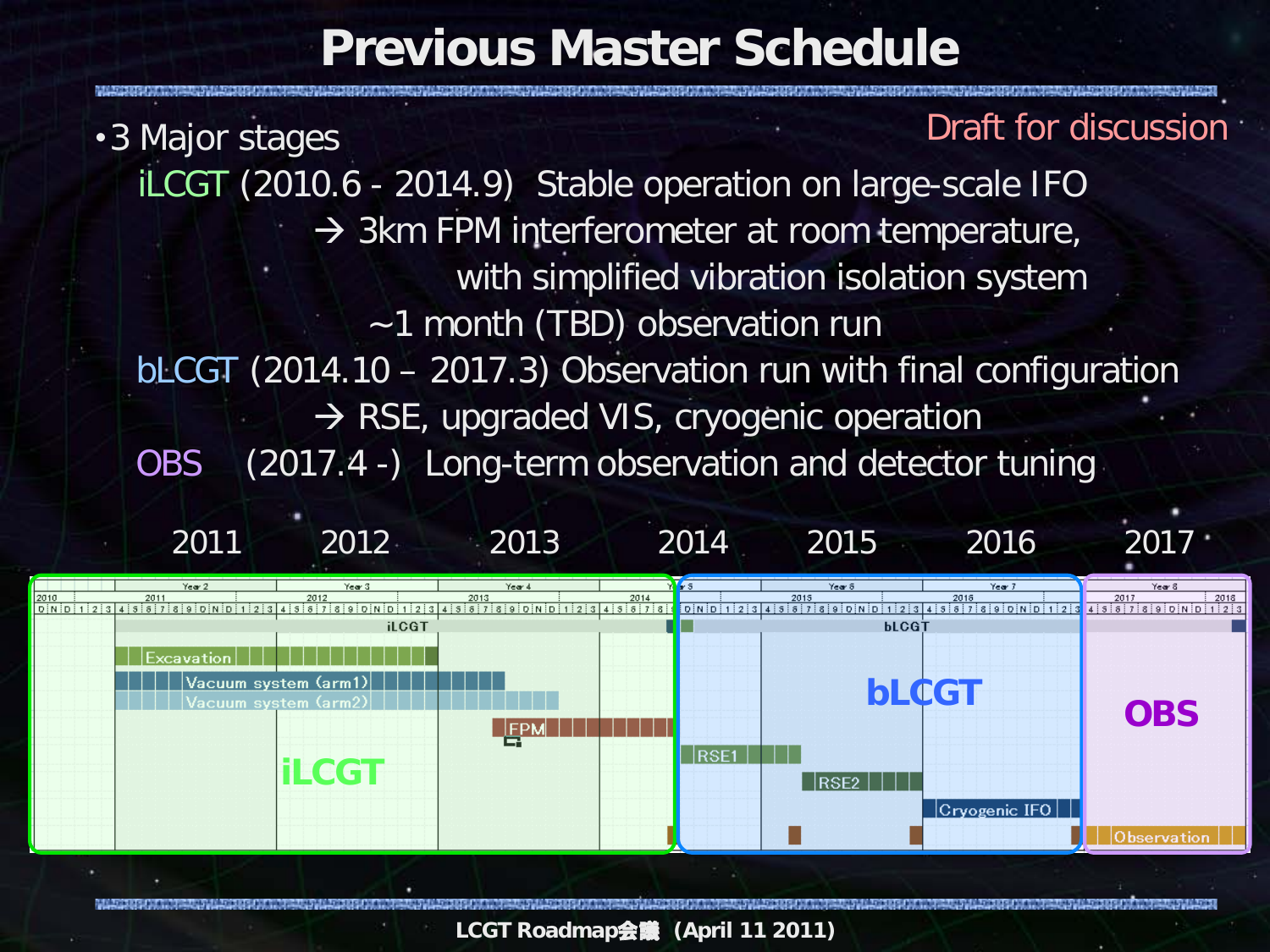# **Recommendations**

## On project

- ・Plan to employ established technology with minimum modifications.
- ・Integrated system test to minimize the risk of late surprises.
- ・Enhanced scope of iLCGT and possible change of schedule for it.
	- $\rightarrow$  Integrated system test to reduce risks and to compress schedule. Possible astrophysical output in the iLCGT stage.

### Vibration Isolation

- ・Employ the full-scale type-B isolation system for test masses from the first phase of iLCGT installation.
- ・Rapid development of the full-scale type-B system.

#### **Mirror**

- ・Consider contingency options that do not depend on the early delivery of high-quality sapphire input test masses.
- ・Possible plan: cool only the end masses at first.

This may require a thermal compensation system.